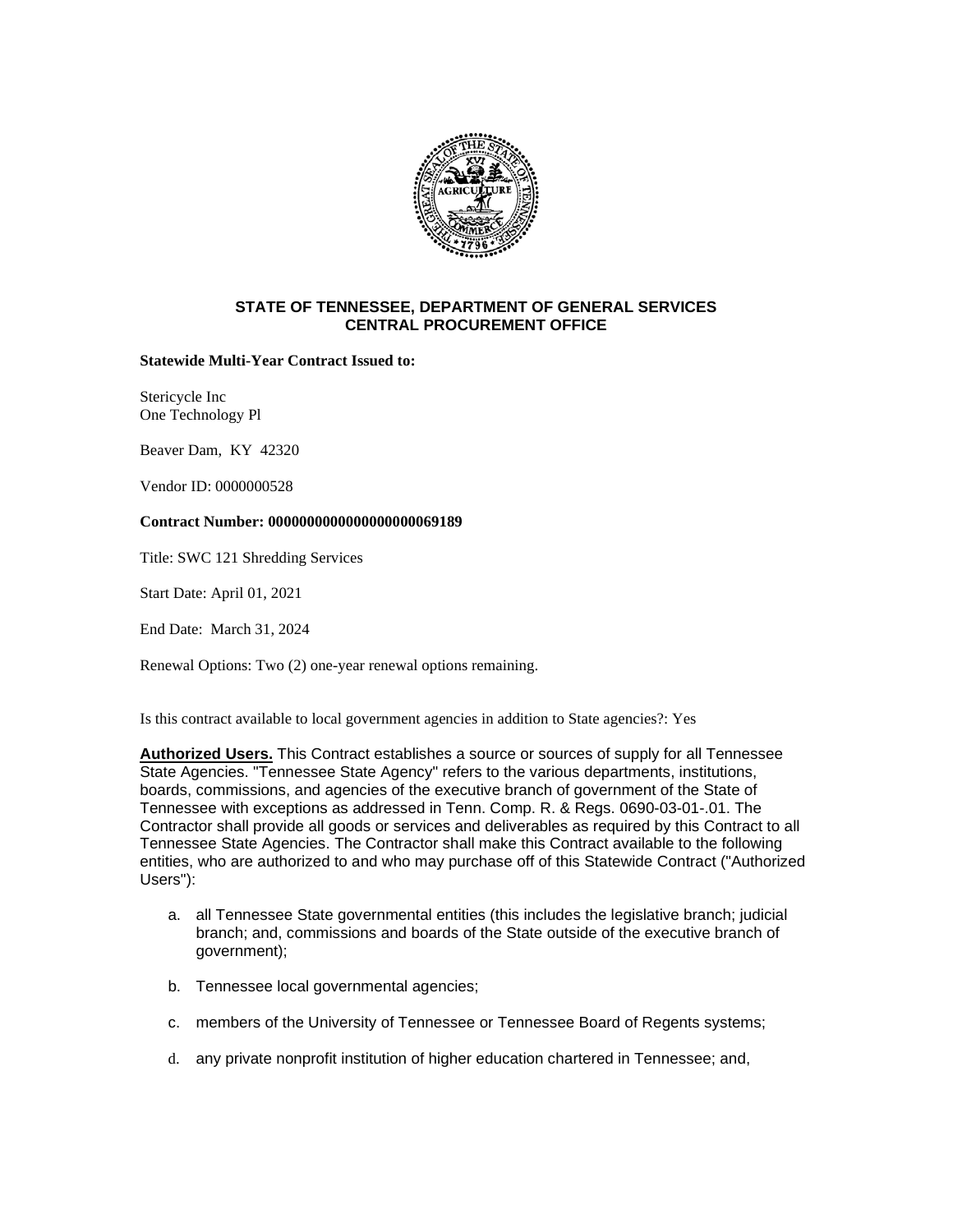e. any corporation which is exempted from taxation under 26 U.S.C. Section 501(c)(3), as amended, and which contracts with the Department of Mental Health and Substance Abuse to provide services to the public (Tenn. Code Ann. § 33-2-1001).

These Authorized Users may utilize this Contract by purchasing directly from the Contractor according to their own procurement policies and procedures. The State is not responsible or liable for the transactions between the Contractor and Authorized Users.

Note: If "no", attach exemption request addressed to the Central Procurement Officer.

## **Contract Contact Information:**

State of Tennessee Department of General Services, Central Procurement Office Contract Administrator: Eve Whittenburg 3rd Floor, William R Snodgrass, Tennessee Tower 312 Rosa L. Parks Avenue Nashville, TN 37243-1102 Phone: 615-253-3000 Fax: 615-741-0684 Email: [Eve.Whittenburg@tn.gov](mailto:Eve.Whittenburg@tn.gov)

Line Information **Line 1**  Item ID: 1000166665 *Shredding Service, Mobile, 32 Gallon Bin* Unit of Measure: EA Vendor Item/Part #: SS-M-32 Manufacturer Item #: Unit Price: \$ 7.00 **Line 2**  Item ID: 1000166666 *Shredding Service, Mobile, 64 Gallon Bin* Unit of Measure: EA Vendor Item/Part #: SS-M-64 Manufacturer Item #: Unit Price: \$ 13.75 **Line 3**  Item ID: 1000166667 *Shredding Service, Mobile, 95 Gallon Bin* Unit of Measure: EA Vendor Item/Part #: SS-M-95 Manufacturer Item #: Unit Price: \$ 16.50 **Line 4**  Item ID: 1000179750 *Shredding Service, Mobile, 95 Gallon Bin Purging Service* Unit of Measure: EA Vendor Item/Part #: SS-M-95P Manufacturer Item #: Unit Price: \$ 17.00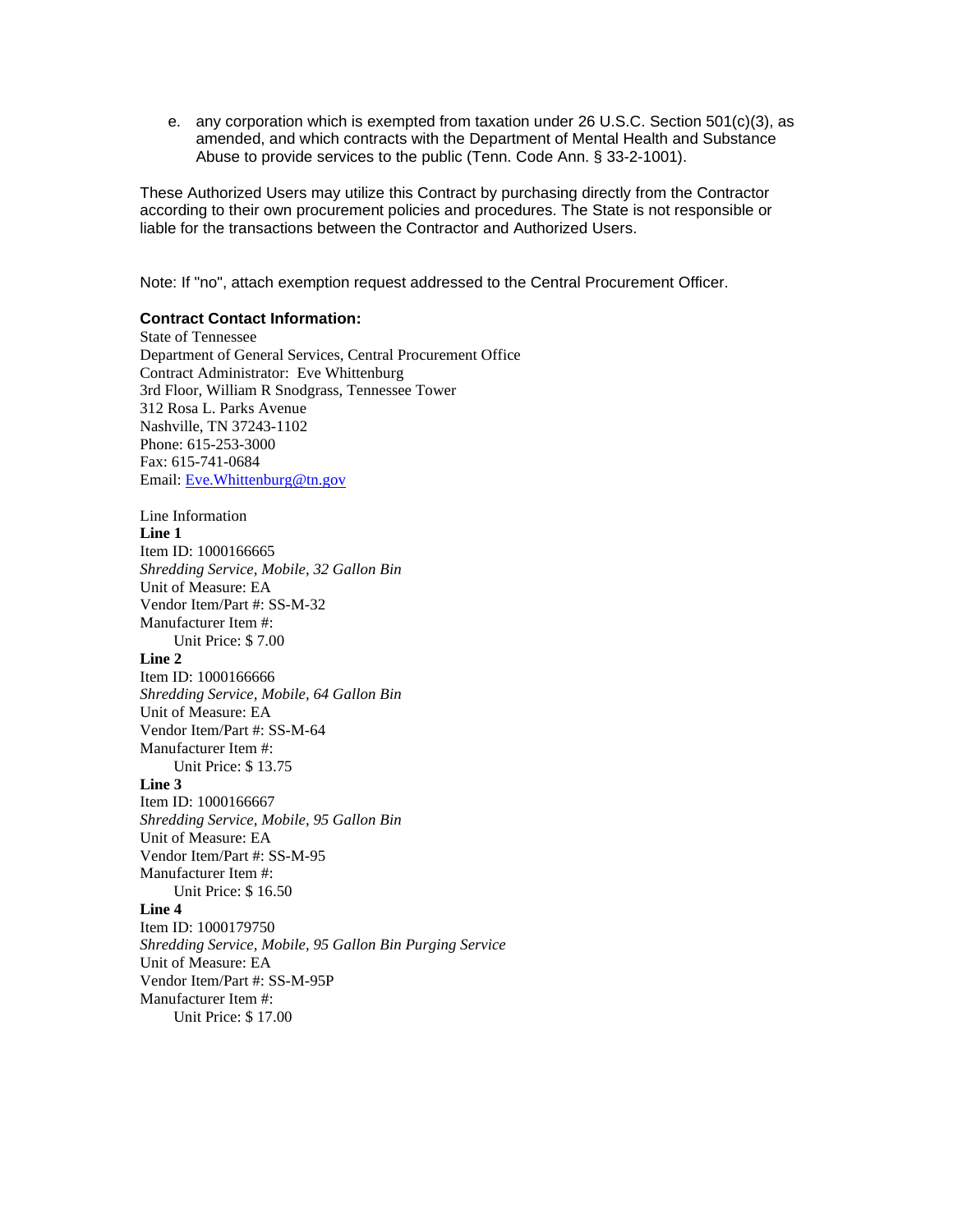**Line 5**  Item ID: 1000179752 *Shredding Service, Mobile, Banker Box Purging Service* Unit of Measure: EA Vendor Item/Part #: SS-M-BBP Manufacturer Item #: Unit Price: \$ 5.50 **Line 6**  Item ID: 1000166668 *Shredding Service, Plant-Based, 32 Gallon Bin* Unit of Measure: EA Vendor Item/Part #: SS-PB-32 Manufacturer Item #: Unit Price: \$ 6.00 **Line 7**  Item ID: 1000166669 *Shredding Service, Plant-Based, 64 Gallon Bin* Unit of Measure: EA Vendor Item/Part #: SS-PB-64 Manufacturer Item #: Unit Price: \$ 11.00 **Line 8**  Item ID: 1000166670 *Shredding Service, Plant-Based, 95 Gallon Bin* Unit of Measure: EA Vendor Item/Part #: SS-PB-95 Manufacturer Item #: Unit Price: \$ 13.50 **Line 9**  Item ID: 1000179751 *Shredding Service, Plant-Based, 95 Gallon Bin Purging Service* Unit of Measure: EA Vendor Item/Part #: SS-PB-95P Manufacturer Item #: Unit Price: \$ 15.00 **Line 10**  Item ID: 1000179753 *Shredding Service, Plant-Based, Banker Box Purging Service* Unit of Measure: EA Vendor Item/Part #: SS-PB-BBP Manufacturer Item #: Unit Price: \$ 5.50 **Line 11**  Item ID: 1000193617 *Shredding Service, Mobile, 32 Gallon Bin Purging Service* Unit of Measure: EA Vendor Item/Part #: SS-M-32P Manufacturer Item #: Unit Price: \$ 9.00 **Line 12**  Item ID: 1000193618 *Shredding Service, Mobile, 64 Gallon Bin Purging Service* Unit of Measure: EA Vendor Item/Part #: SS-M-64P Manufacturer Item #: Unit Price: \$ 15.00